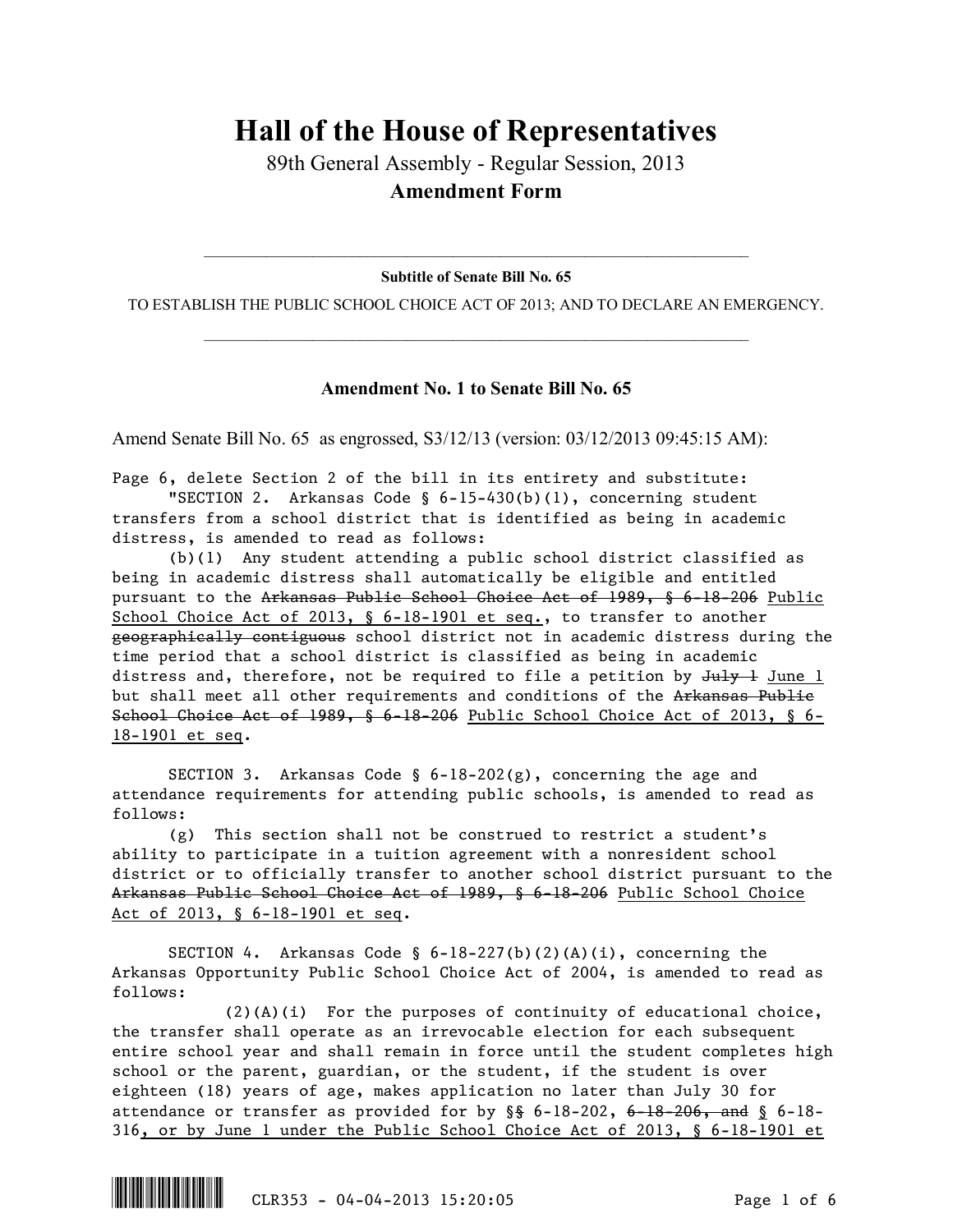SECTION 5. Arkansas Code § 6-21-812(a), concerning student transfers from a school district that is identified as being in fiscal distress, is amended to read as follows:

(a)(1) Any student attending a public school district classified as being in facilities distress shall automatically be eligible and entitled under the Arkansas Public School Choice Act of 1989, § 6-18-206 Public School Choice Act of 2013, § 6-18-1901 et seq., to transfer to another geographically contiguous school district not in facilities distress during the time period that a district is classified as being in facilities distress.

(2) The student is not required to file a petition by  $Ju\psi +$ June 1 but shall meet all other requirements and conditions of the Arkansas Public School Choice Act of 1989, § 6-18-206 Public School Choice Act of 2013, § 6-18-1901 et seq.

SECTION 6. Arkansas Code Title 6, Chapter 18, is amended to add an additional subchapter to read as follows:

Subchapter 19 — Public School Choice Act of 2013

6-18-1901. Title — Legislative findings.

(a) This subchapter shall be known and may be cited as the "Public School Choice Act of 2013".

(b) The General Assembly finds that:

(1) The students in Arkansas's public schools and their parents will become more informed about and involved in the public educational system if students and their parents are provided greater freedom to determine the most effective school for meeting their individual educational needs. There is no right school for every student, and permitting students to choose from among different schools with differing assets will increase the likelihood that some at-risk students will stay in school and that other, more motivated students will find their full academic potential;

(2) Giving more options to parents and students with respect to where the students attend public school will increase the responsiveness and effectiveness of the state's schools because teachers, administrators, and school board members will have added incentive to satisfy the educational needs of the students who reside in the district; and

(3) These benefits of enhanced quality and effectiveness in our public schools justify permitting a student to apply for admission to a school in any school district beyond the school district in which the student resides, provided that the transfer by the student does not conflict with an enforceable judicial decree or court order remedying the effects of past racial segregation in the school district.

6-18-1902. Definitions.

As used in this subchapter:

(1) "Nonresident district" means a school district other than a student's resident district;

(2) "Parent" means a student's parent, guardian, or other person having custody or care of the student;

(3) "Resident district" means the school district in which the student resides as determined under § 6-18-202; and

seq.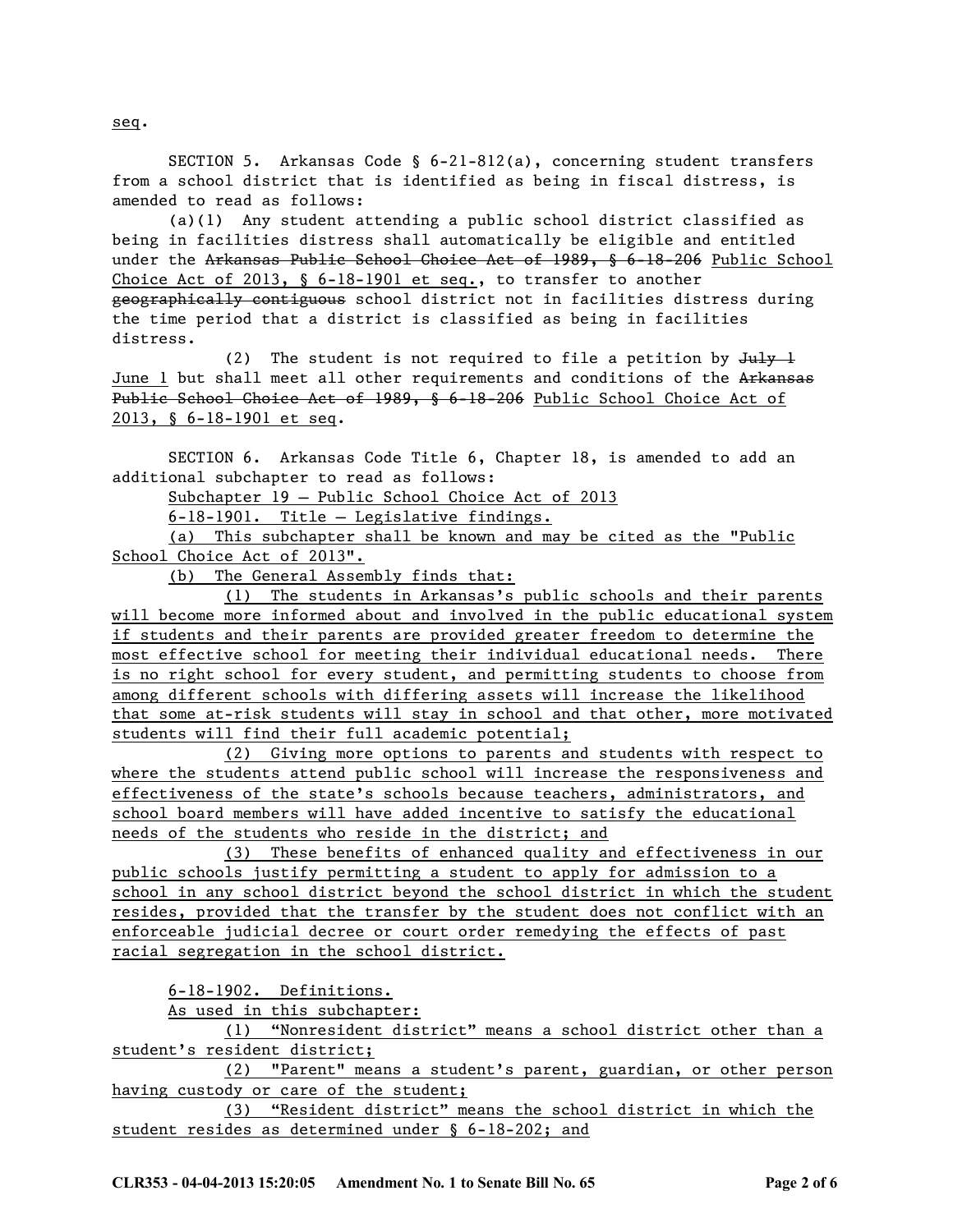(4) "Transfer student" means a public school student who transfers to a nonresident district through a public school choice option under this subchapter.

6-18-1903. Public school choice program established.

(a) A public school choice program is established to enable a student to attend a school in a nonresident district, subject to the limitations under § 6-18-1906.

(b) Each school district shall participate in a public school choice program consistent with this subchapter.

(c) This subchapter does not require a school district to add teachers, staff, or classrooms, or in any way to exceed the requirements and standards established by existing law.

(d)(1) The board of directors of a public school district shall adopt by resolution specific standards for acceptance and rejection of applications under this subchapter.

(2) The standards:

(A) May include without limitation the capacity of a program, class, grade level, or school building;

(B) Shall include a statement that priority will be given to an applicant who has a sibling or stepsibling who:

(i) Resides in the same household; and

(ii) Is already enrolled in the nonresident district

by choice; and

(C) Shall not include an applicant's:

(i) Academic achievement;

(ii) Athletic or other extracurricular ability;

(iii) English proficiency level; or

(iv) Previous disciplinary proceedings, except that

an expulsion from another district may be included under § 6-18-510. (3) A school district receiving transfers under this act shall

not discriminate on the basis of gender, national origin, race, ethnicity, religion, or disability.

(e) A nonresident district shall:

(1) Accept credits toward graduation that were awarded by another district; and

(2) Award a diploma to a nonresident student if the student meets the nonresident district's graduation requirements.

(f) The superintendent of a school district shall cause public announcements to be made over the broadcast media and either in the print media or on the Internet to inform parents of students in adjoining districts of the:

(1) Availability of the program;

(2) Application deadline; and

(3) Requirements and procedure for nonresident students to participate in the program.

6-18-1904. General provisions.

(a) The transfer of a student under the Arkansas Public School Choice Act of 1989, § 6-18-206 [repealed], is not voided by this subchapter and shall be treated as a transfer under this subchapter.

(b)(1) A student may accept only one (1) school choice transfer per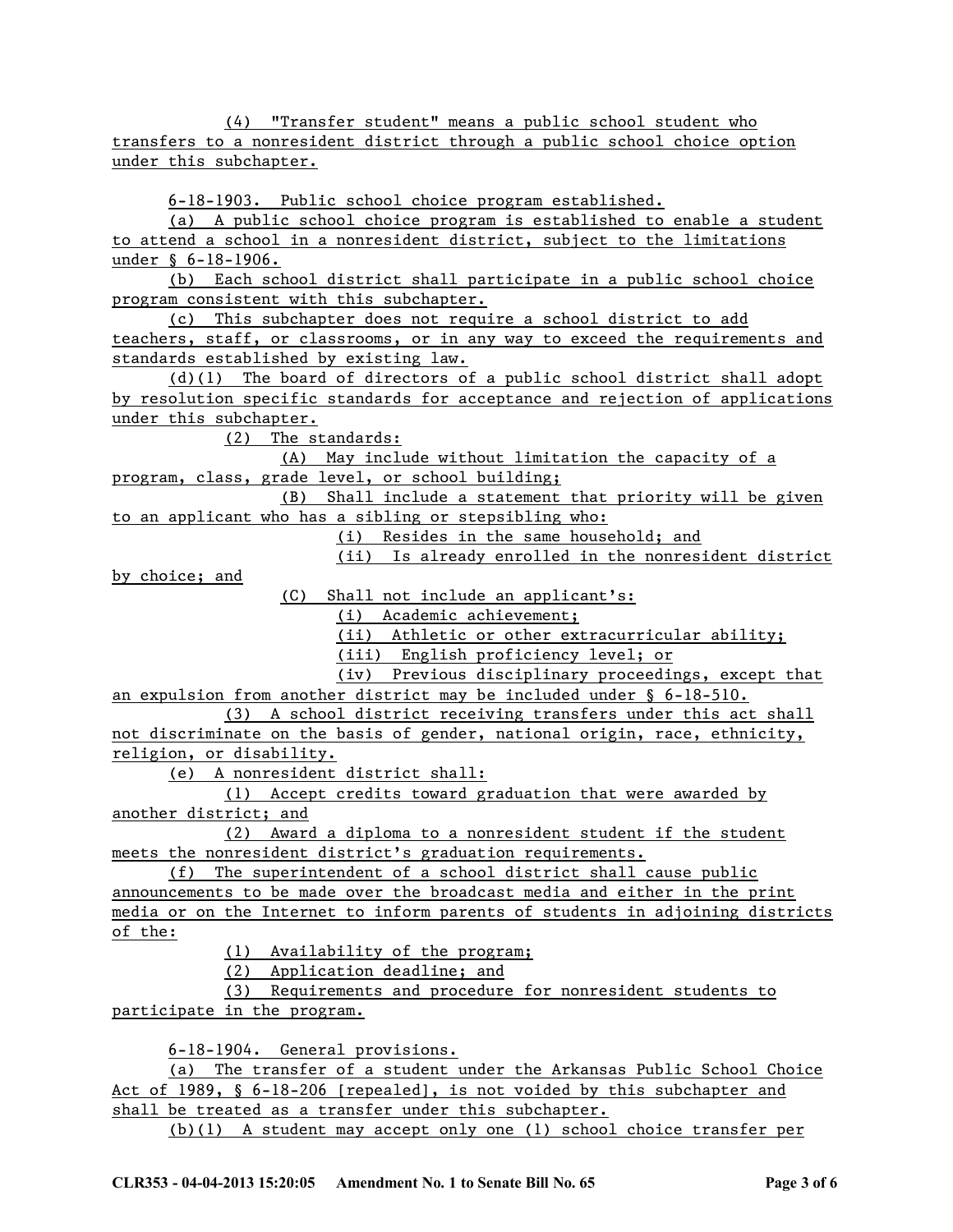school year.

(2)(A) A student who accepts a public school choice transfer may return to his or her resident district during the school year.

(B) If a transferred student returns to his or her resident district, the student's transfer is voided, and the student shall reapply if the student seeks a future school choice transfer.

(c)(1) A transfer student attending a nonresident school under this subchapter may complete all remaining school years at the nonresident district.

(2) A present or future sibling of a student who continues enrollment in the nonresident district under this subsection may enroll in or continue enrollment in the nonresident district until the sibling of the transfer student completes his or her secondary education, if the district has the capacity to accept the sibling without adding teachers, staff, or classrooms or exceeding the regulations and standards established by law.

(d)(1) The transfer student or the transfer student's parent is responsible for the transportation of the transfer student to and from the school in the nonresident district where the transfer student is enrolled.

(2) The nonresident district may enter into a written agreement with the student, the student's parent, or the resident district to provide the transportation.

(3) The State Board of Education may resolve disputes concerning transportation arising under this subsection.

(e) For purposes of determining a school district's state aid, a transfer student is counted as a part of the average daily membership of the nonresident district where the transfer student is enrolled.

6-18-1905. Application for a transfer.

(a) If a student seeks to attend a school in a nonresident district, the student's parent shall submit an application:

(1) To the nonresident district with a copy to the resident district;

(2) On a form approved by the Department of Education; and

(3) Postmarked no later than June 1 of the year in which the student seeks to begin the fall semester at the nonresident district.

(b)(1) By August 1 of the school year in which the student seeks to enroll in a nonresident district under this subchapter, the superintendent of the nonresident district shall notify the parent and the resident district in writing as to whether the student's application has been accepted or rejected.

(2) If the application is rejected, the superintendent of the nonresident district shall state in the notification letter the reason for rejection.

(3) If the application is accepted, the superintendent of the nonresident district shall state in the notification letter:

(A) A reasonable deadline by which the student shall enroll in the nonresident district and after which the acceptance notification is null; and

(B) Instructions for the renewal procedures established by the nonresident district.

6-18-1906. Limitations.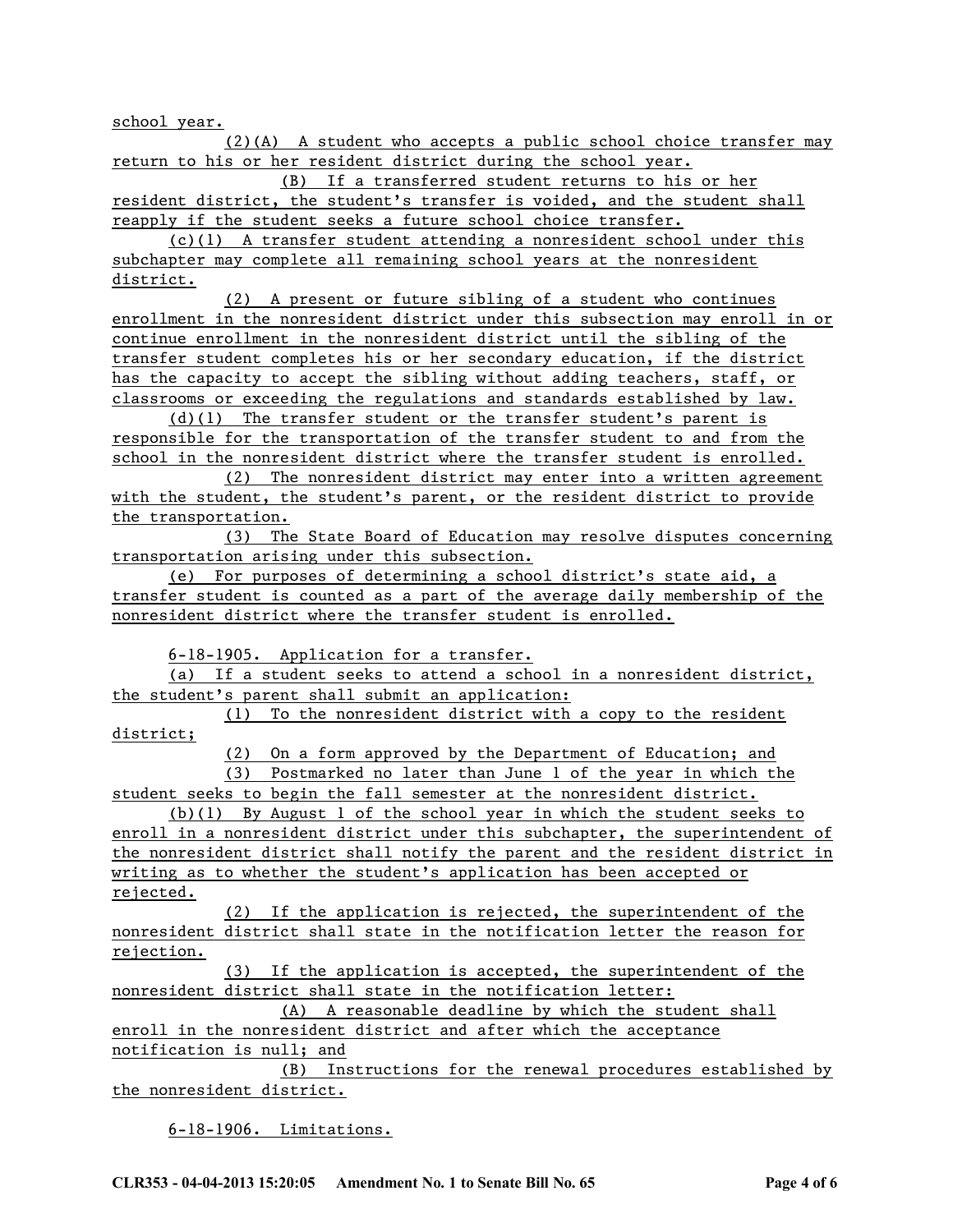(a) If the provisions of this subchapter conflict with a provision of an enforceable desegregation court order or a district's court-approved desegregation plan regarding the effects of past racial segregation in student assignment, the provisions of the order or plan shall govern.

(b)(1) A school district annually may declare an exemption under this section if the school district is subject to the desegregation order or mandate of a federal court or agency remedying the effects of past racial segregation.

(2)(A) An exemption declared by a board of directors under this subsection is irrevocable for one (1) year from the date the school district notifies the Department of Education of the declaration of exemption.

(B) After each year of exemption, the board of directors may elect to participate in public school choice under this section if the school district's participation does not conflict with the school district's federal court-ordered desegregation program.

(3) A school district shall notify the department by April 1 if in the next school year the school district intends to:

(A) Declare an exemption under this section; or

(B) Resume participation after a period of exemption. (c)(1)(A) There is established a numerical net maximum limit on school choice transfers each school year from a school district, less any school choice transfers into the school district, under this section of not more than three percent (3%) of the school district's three-quarter average daily membership for the immediately preceding school year.

(B) For the purpose of determining the percentage of school choice transfers under this subsection, siblings who are counted in the numerator as transfer students shall count as one (1) student, and siblings who are counted in the denominator as part of the average daily membership shall count as one (1) student.

(2) Annually by June 1, the Department of Education shall report to each school district the net maximum number of school choice transfers for the current school year.

(3) If a student is unable to transfer due to the limits under this subsection, the resident district shall give the student priority for a transfer in the following year in the order that the resident district receives notices of applications under § 6-18-1905, as evidenced by a notation made by the district on the applications indicating date and time of receipt.

6-18-1907. Rules — Appeal — Data collection and reporting.

(a) The State Board of Education may promulgate rules to implement this subchapter.

(b)(1) A student whose application for a transfer under § 6-18-1905 is rejected by the nonresident district may request a hearing before the state board to reconsider the transfer.

(2)(A) A request for a hearing before the state board shall be in writing and shall be postmarked no later than ten (10) days after the student or the student's parent receives a notice of rejection of the application under § 6-18-1905.

(B) As part of the review process, the parent may submit supporting documentation that the transfer would be in the best educational, social, or psychological interest of the student.